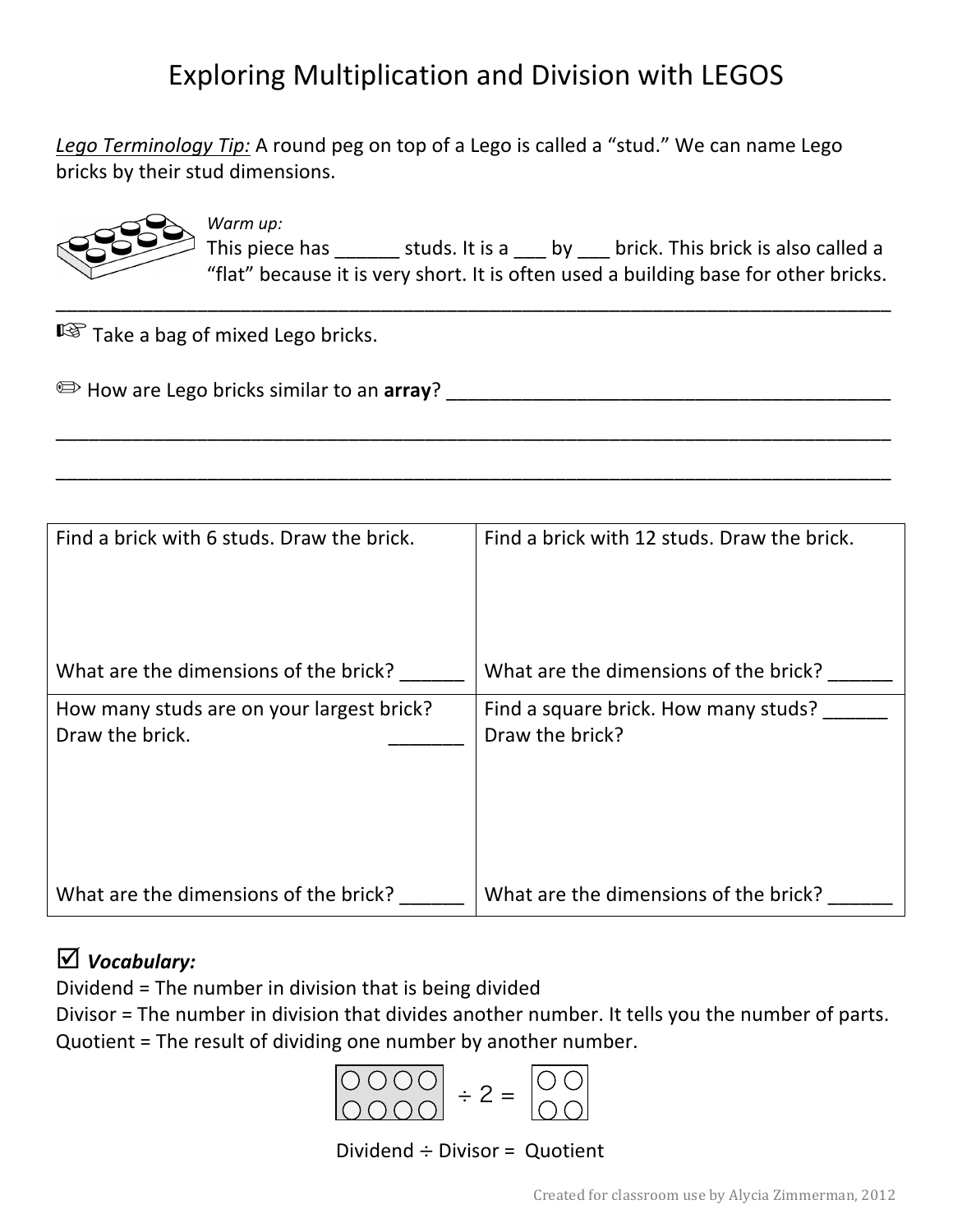How can you show "divide by two" with your Lego pieces? One example is drawn for you. Draw and label two other examples of "divide by two" with your Legos.



How can you show "divide by three" with your Lego pieces? One example is drawn for you. Draw and label two other examples of "divide by three" with your Legos. (Tip: You can combine Legos to make your dividend.)



How can you show "divide by four" with your Lego pieces? One example is drawn for you. Draw and label two other examples of "divide by four" with your Legos. (Tip: You can combine Legos to make your dividend.)

| $32 \div 4 = 8$ |  |
|-----------------|--|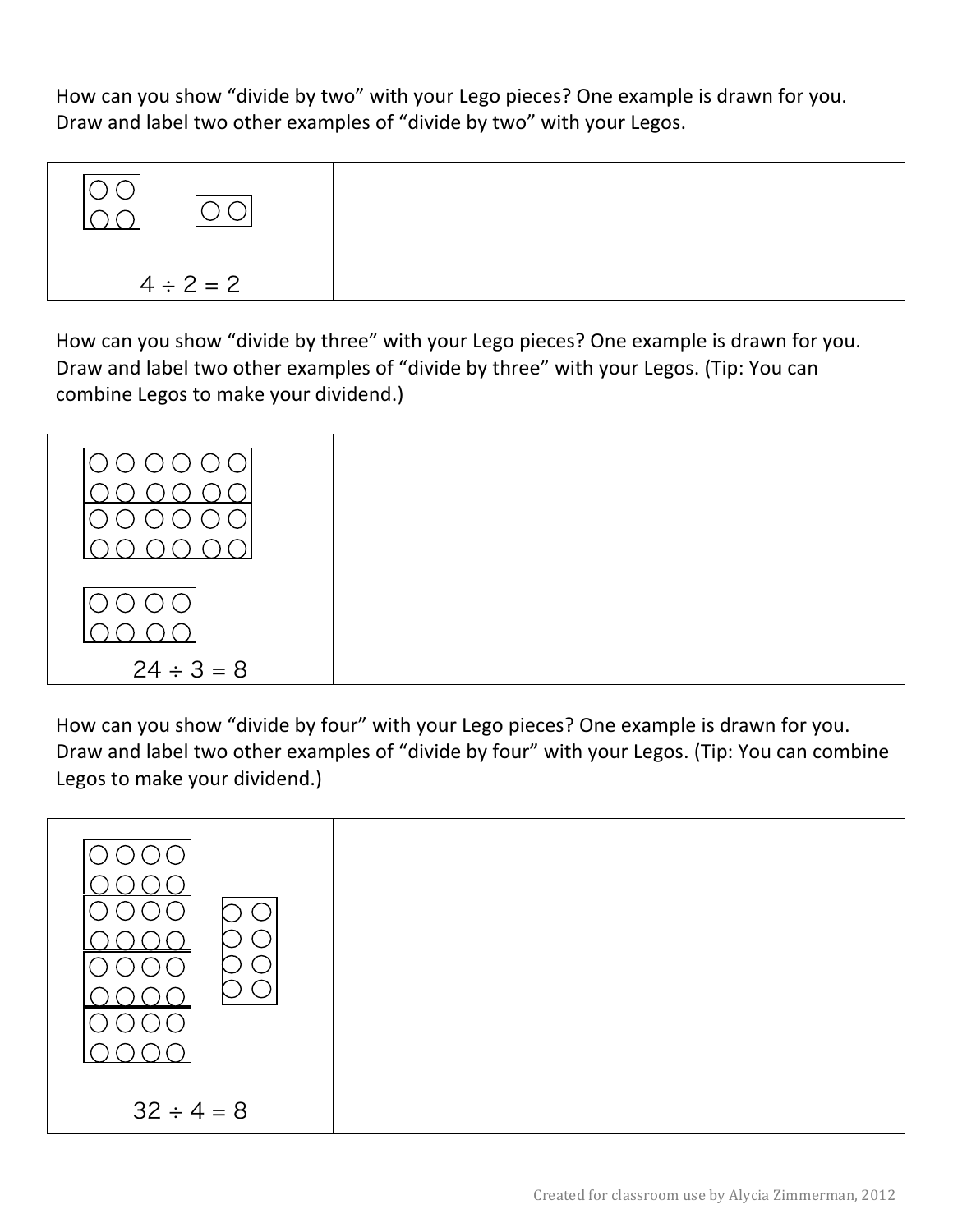$\mathbb{R}$  Draw the Lego pieces in your bag that divide evenly by 2. (One has been done for you.)

 $\implies$  Do you have any pieces that do not divide evenly by two? Why or why not?

■ Draw the Lego pieces in your bag that divide evenly by 3. Color the pieces that also divide evenly by 2 with a red crayon.

\_\_\_\_\_\_\_\_\_\_\_\_\_\_\_\_\_\_\_\_\_\_\_\_\_\_\_\_\_\_\_\_\_\_\_\_\_\_\_\_\_\_\_\_\_\_\_\_\_\_\_\_\_\_\_\_\_\_\_\_\_\_\_\_\_\_\_\_\_\_\_\_\_\_\_\_\_

\_\_\_\_\_\_\_\_\_\_\_\_\_\_\_\_\_\_\_\_\_\_\_\_\_\_\_\_\_\_\_\_\_\_\_\_\_\_\_\_\_\_\_\_\_\_\_\_\_\_\_\_\_\_\_\_\_\_\_\_\_\_\_\_\_\_\_\_\_\_\_\_\_\_\_\_\_

\_\_\_\_\_\_\_\_\_\_\_\_\_\_\_\_\_\_\_\_\_\_\_\_\_\_\_\_\_\_\_\_\_\_\_\_\_\_\_\_\_\_\_\_\_\_\_\_\_\_\_\_\_\_\_\_\_\_\_\_\_\_\_\_\_\_\_\_\_\_\_\_\_\_\_\_\_

\_\_\_\_\_\_\_\_\_\_\_\_\_\_\_\_\_\_\_\_\_\_\_\_\_\_\_\_\_\_\_\_\_\_\_\_\_\_\_\_\_\_\_\_\_\_\_\_\_\_\_\_\_\_\_\_\_\_\_\_\_\_\_\_\_\_\_\_\_\_\_\_\_\_\_\_\_

■ Draw the Lego pieces in your bag that divide evenly by 4. Color the pieces that also divide evenly by 3 with a blue crayon.

 $\implies$  Are there any pieces that do not also divide evenly by 2?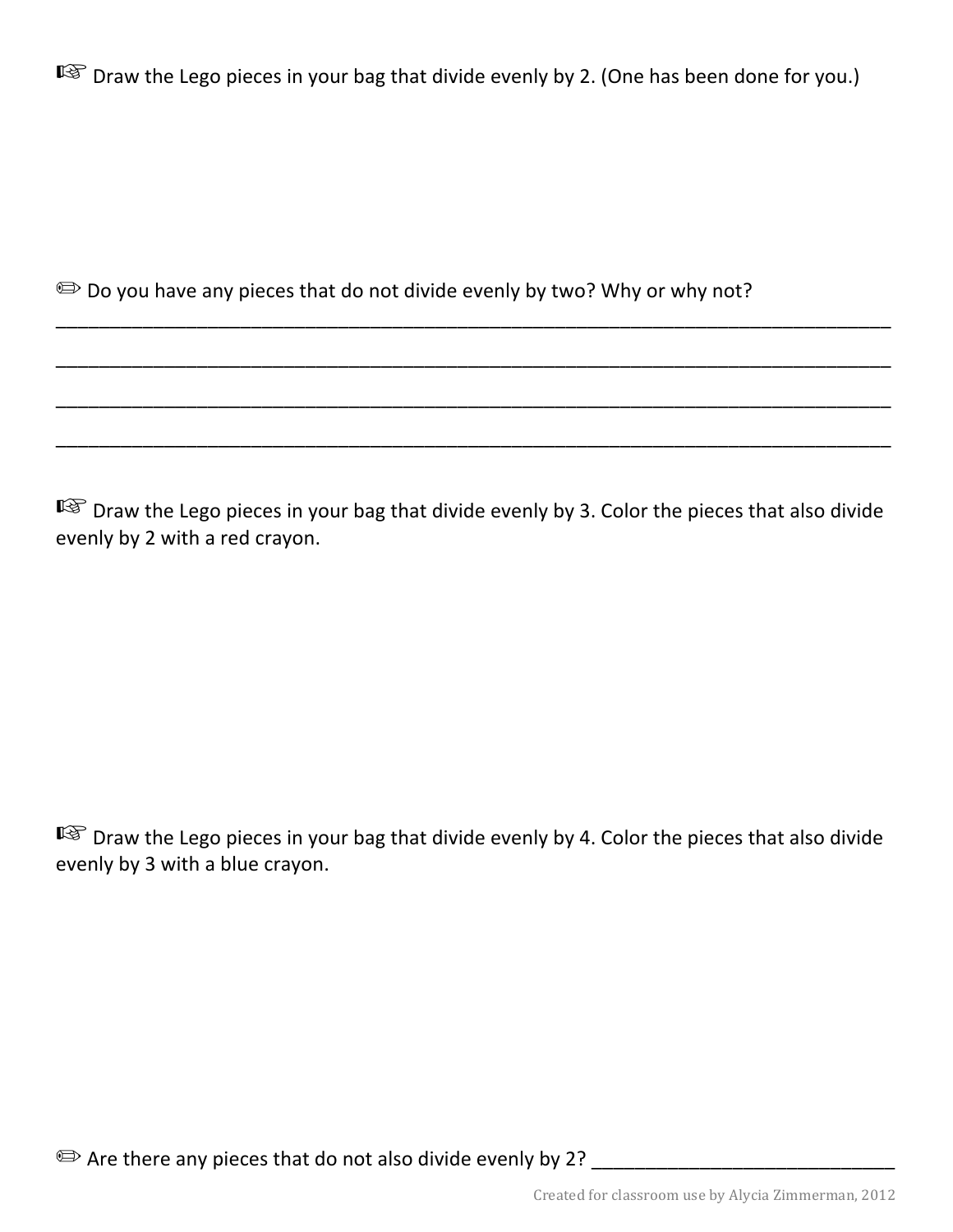■ Using your 4 by 2 Lego bricks, draw to show ...



 $\mathbb{R}$  Take a 6 by 8 Lego brick "flat." How can you cover the flat completely with one type of brick? Cover the flat completely, and then draw and label what your covered flat looks like.

Now cover your 6 by 8 flat completely with a different type of brick. Draw and label.